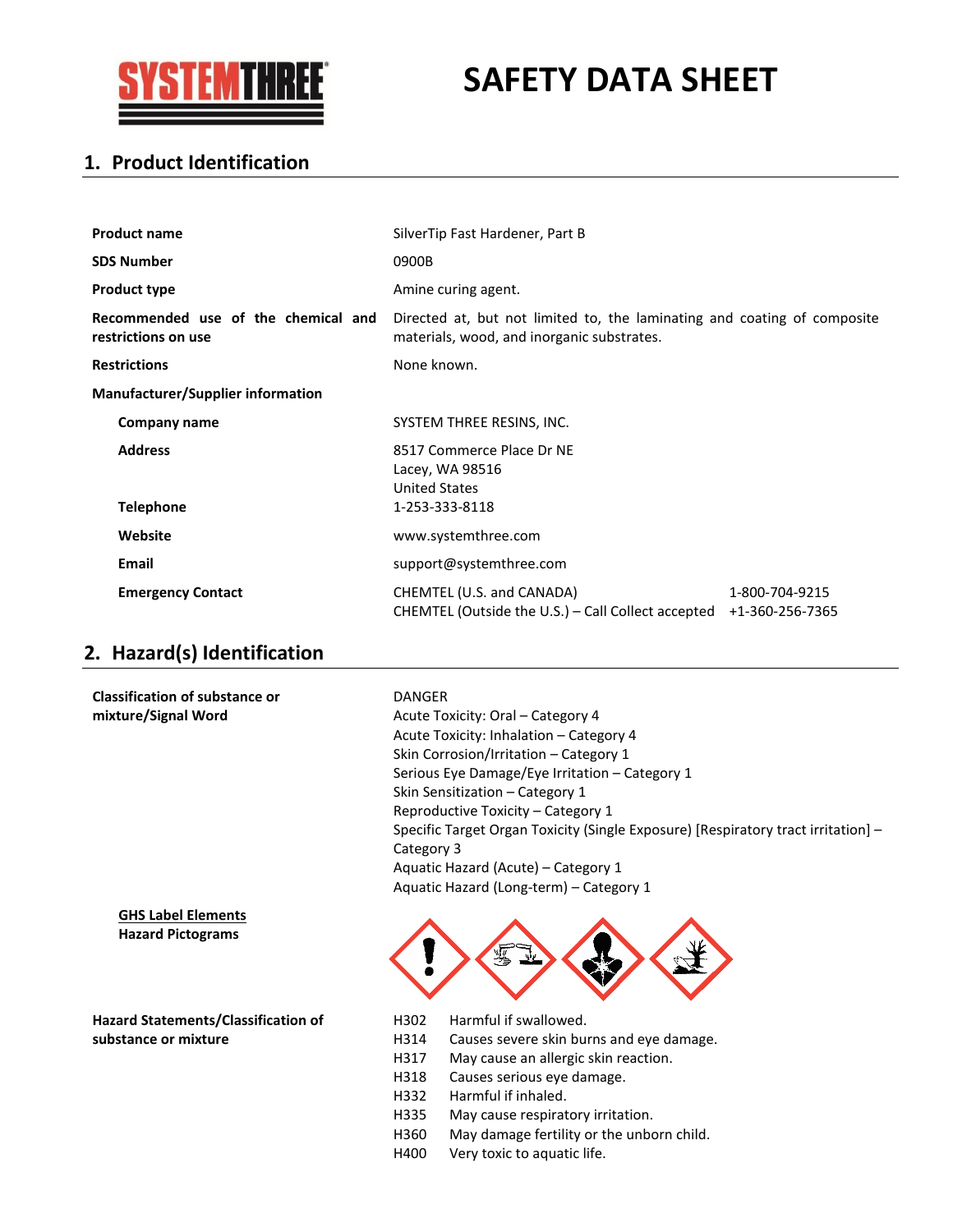### **Precautionary statements**

| <b>Precautionary Statements</b>         |                                                                               |
|-----------------------------------------|-------------------------------------------------------------------------------|
| Prevention                              | Obtain special instructions before use.<br>P201                               |
|                                         | P202<br>Do not handle until all safety precautions have been read and         |
|                                         | understood.                                                                   |
|                                         | P261<br>Avoid breathing vapor.                                                |
|                                         | Wash hands thoroughly after handling.<br>P264                                 |
|                                         | Do not eat, drink or smoke when using this product.<br>P270                   |
|                                         | Use only outdoors or in a well-ventilated area.<br>P271                       |
|                                         | Contaminated work clothing should not be allowed out of the<br>P272           |
|                                         | workplace.                                                                    |
|                                         | Avoid release to the environment.<br>P273                                     |
|                                         | P280<br>Wear protective gloves. Wear eye or face protection.                  |
| <b>Response</b>                         | $P301 + P330 + P331$<br>IF SWALLOWED: Rinse mouth, Do NOT induce              |
|                                         | vomiting.                                                                     |
|                                         | P303 + P361 + P353<br>IF ON SKIN (or hair): Take off immediately all          |
|                                         | contaminated clothing. Rinse skin with water/shower.                          |
|                                         | IF INHALED: Remove victim to fresh air and keep at rest in a<br>$P304 + P340$ |
|                                         | position comfortable for breathing.                                           |
|                                         | P305+351+338 IF IN EYES: Rinse cautiously with water for several minutes.     |
|                                         | Remove contact lenses if present and easy to do. Continue rinsing.            |
|                                         | Immediately call a POISON CENTER or doctor/physician.<br>P310                 |
|                                         | If skin irritation or rash occurs: Get medical<br>$P333 + P313$               |
|                                         | advice/attention.                                                             |
|                                         | P362 + P364<br>Take off contaminated clothing and wash it before reuse.       |
| <b>Storage</b>                          | P405<br>Store locked up.                                                      |
| <b>Disposal</b>                         | Dispose of contents and container in accordance with all local,<br>P501       |
|                                         | regional, national and international regulations.                             |
| Hazards not otherwise classified (HNOC) | None known.                                                                   |

## **3. Composition/Information On Ingredients**

| <b>Chemical Name</b>     | <b>CAS Number</b> | Content (%) |
|--------------------------|-------------------|-------------|
| Isophorone Diamine       | 2855-13-2         | $60 - 70%$  |
| p-tert-Butylphenol       | 98-54-4           | $5 - 10%$   |
| Benzyl Alcohol           | 100-51-6          | $15 - 20%$  |
| 1,3-benzenedimethanamine | 1477-55-0         | $5 - 10%$   |
| Nonyl Phenol             | 84852-15-3        | $5 - 10%$   |

There are no additional ingredients present which, within the current knowledge of the supplier and in the concentrations applicable, are classified as hazardous to health or the environment and hence require reporting in this section. Occupational exposure limits, if available, are listed in Section 8.

## **4. First-Aid Measures**

| <b>Skin contact</b> | Wash with plenty of soap and water. Remove contaminated clothing and            |
|---------------------|---------------------------------------------------------------------------------|
|                     | shoes. Wash contaminated clothing thoroughly with water before removing it,     |
|                     | or wear gloves. Continue to rinse for at least 10 minutes. Get medical          |
|                     | attention. Chemical burns must be treated promptly by a physician. In the       |
|                     | event of any complaints or symptoms, avoid further exposure. Wash clothing      |
|                     | before reuse. Clean shoes thoroughly before reuse.                              |
| Eye contact         | Get medical attention immediately. Call a poison center or physician.           |
|                     | Immediately flush eyes with plenty of water, occasionally lifting the upper and |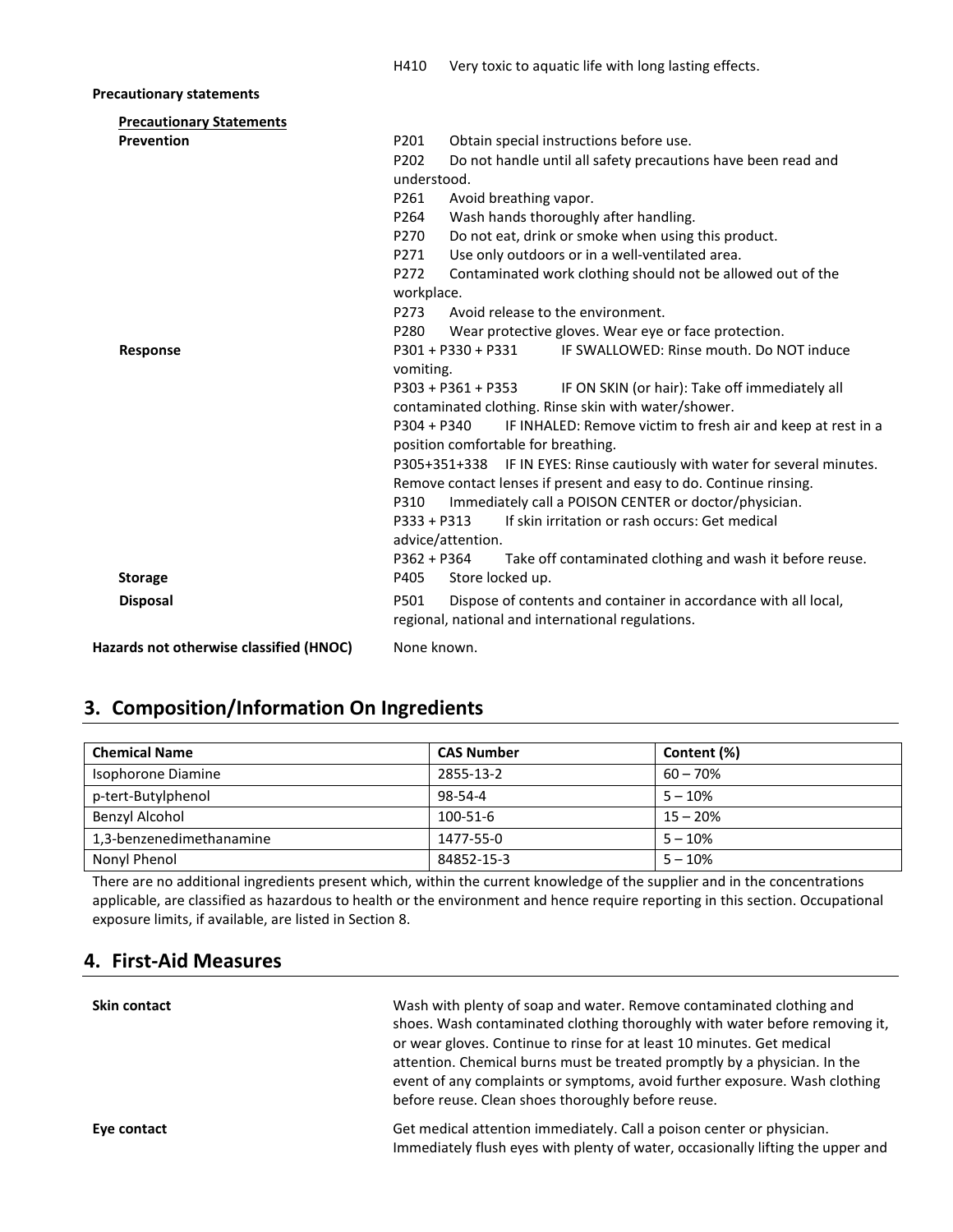|                   | lower evelids. Check for and remove contact lenses. Continue to rinse for at<br>least 10 minutes. Chemical burns must be treated promptly by a physician.                                                                                                                                                                                                                                                                                                                                                                                                                                                                                           |
|-------------------|-----------------------------------------------------------------------------------------------------------------------------------------------------------------------------------------------------------------------------------------------------------------------------------------------------------------------------------------------------------------------------------------------------------------------------------------------------------------------------------------------------------------------------------------------------------------------------------------------------------------------------------------------------|
| Ingestion         | Do not induce vomiting without medical advice. If vomiting occurs, the head<br>should be kept low so that vomit does not enter the lungs. Prevent aspiration<br>of vomit. Never give anything by mouth to an unconscious person.                                                                                                                                                                                                                                                                                                                                                                                                                    |
| <b>Inhalation</b> | Remove victim to fresh air and keep at rest in a position comfortable for<br>breathing. If it is suspected that fumes are still present, the rescuer should<br>wear an appropriate mask or self-contained breathing apparatus. If not<br>breathing, if breathing is irregular or if respiratory arrest occurs, provide<br>artificial respiration or oxygen by trained personnel. It may be dangerous to<br>the person providing aid to give mouth-to-mouth resuscitation. In case of<br>inhalation of decomposition products in a fire, symptoms may be delayed. The<br>exposed person may need to be kept under medical surveillance for 48 hours. |
|                   | Indication of immediate medical attention and special treatment needed, if necessary                                                                                                                                                                                                                                                                                                                                                                                                                                                                                                                                                                |

| Notes to physician         | Symptomatic and supportive therapy as needed. Following severe exposure<br>medical follow-up should be monitored for at least 48 hours. |
|----------------------------|-----------------------------------------------------------------------------------------------------------------------------------------|
| <b>Specific treatments</b> | No specific treatment.                                                                                                                  |

## **5. Fire-Fighting Measures**

| Suitable extinguishing media<br>Unsuitable extinguishing media<br>Specific hazards arising from the chemical | Alcohol-resistant foam, carbon dioxide $(CO2)$ , dry chemical, water fog.<br>None known.<br>In a fire or if heated, a pressure increase will occur and the container may<br>burst. This material is toxic to aquatic life with long lasting effects. Fire water<br>contaminated must be contained and prevented from being discharged to any<br>waterway, sewer or drain. |
|--------------------------------------------------------------------------------------------------------------|---------------------------------------------------------------------------------------------------------------------------------------------------------------------------------------------------------------------------------------------------------------------------------------------------------------------------------------------------------------------------|
| Hazardous decomposition products                                                                             | Decomposition products may include the following materials:<br>Carbon dioxide<br>Carbon monoxide                                                                                                                                                                                                                                                                          |
| Special protective actions for fire-fighters                                                                 | Promptly isolate the scene by removing all persons from the vicinity of the<br>incident if there is a fire. No action shall be taken involving any personal risk or<br>without suitable training.                                                                                                                                                                         |
| Special protective equipment for fire-<br>fighters                                                           | Fire-fighters should wear appropriate protective equipment and self-contained<br>breathing apparatus (SCBA) with a full face-piece operated in positive pressure<br>mode.                                                                                                                                                                                                 |
| <b>Further information</b>                                                                                   | Do not allow run-off from firefighting to enter drains or water courses. Fire<br>residues and contaminated fire extinguishing water must be disposed of in<br>accordance with local regulations.                                                                                                                                                                          |

## **6. Accidental Release Measures**

| <b>Personal precautions</b>                             | No action shall be taken involving any personal risk or without suitable<br>training. Evacuate surrounding areas. Keep unnecessary and unprotected<br>personnel from entering. Do not touch or walk through spilled material. Do not<br>breathe vapor or mist. Provide adequate ventilation. Wear appropriate<br>respirator when ventilation is inadequate. Wear proper protective clothing,<br>gloves and eye/face protection. |
|---------------------------------------------------------|---------------------------------------------------------------------------------------------------------------------------------------------------------------------------------------------------------------------------------------------------------------------------------------------------------------------------------------------------------------------------------------------------------------------------------|
| <b>Emergency procedures</b>                             | If specialized clothing is required to deal with the spillage, take note of any<br>information in Section 8 on suitable and unsuitable materials.                                                                                                                                                                                                                                                                               |
| <b>Methods and materials for</b><br>containment/cleanup | Stop leak if without risk. Move containers from spill area. Approach release<br>from upwind. Prevent entry into sewers, water courses, basements or confined<br>areas. Contain and collect spillage with non-combustible, absorbent material                                                                                                                                                                                    |
|                                                         | e.g. sand, earth, vermiculite or diatomaceous earth and place in container for<br>disposal according to local regulations. Dispose of via a licensed waste disposal                                                                                                                                                                                                                                                             |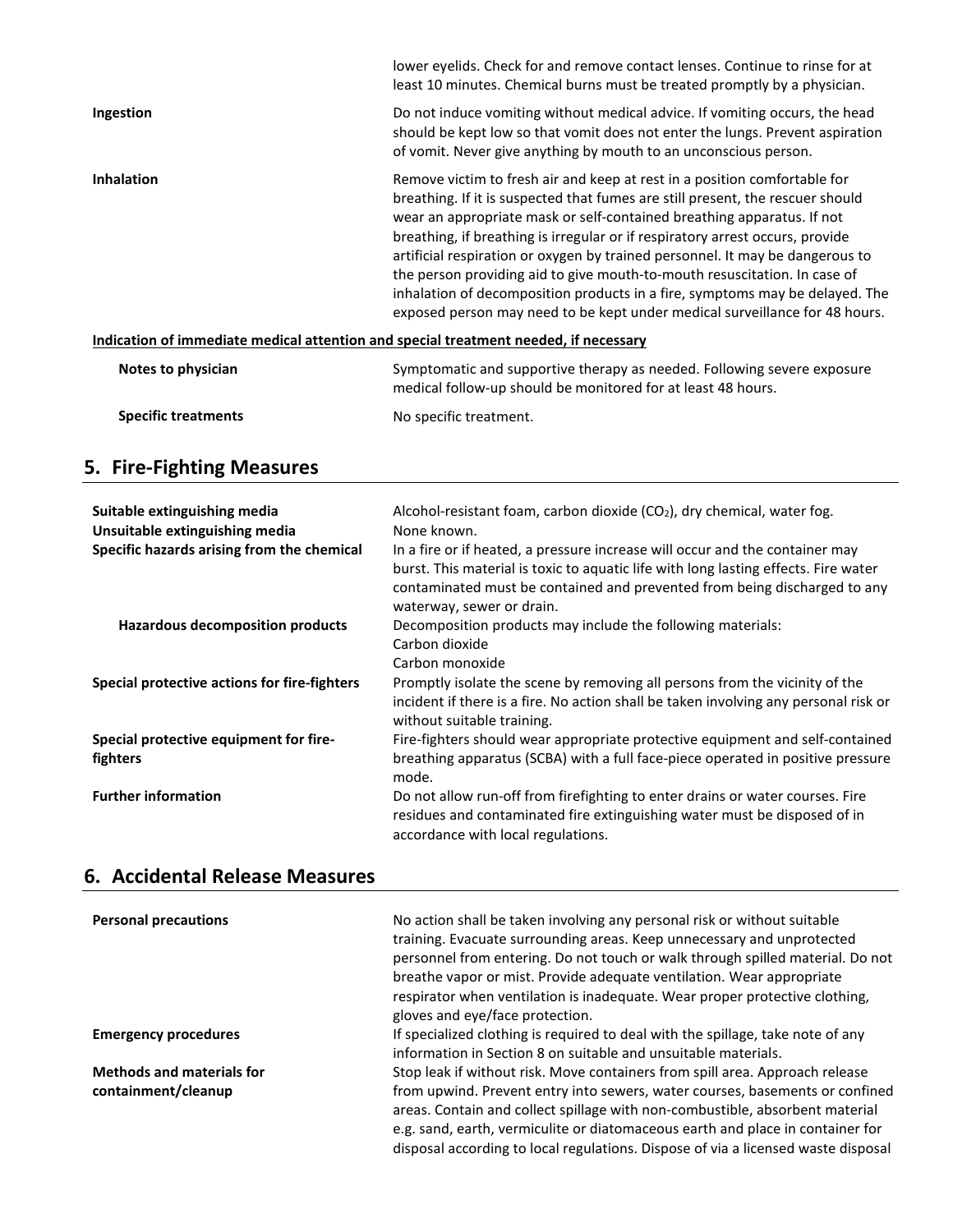|                                  | contractor. Contaminated absorbent material may pose the same hazard as<br>the spilled product.                                                                                                                               |
|----------------------------------|-------------------------------------------------------------------------------------------------------------------------------------------------------------------------------------------------------------------------------|
| <b>Environmental precautions</b> | Avoid dispersal of spilled material and runoff and contact with soil, waterways,<br>drains and sewers. Inform the relevant authorities if the product has caused<br>environmental pollution (sewers, waterways, soil or air). |

## **7. Handling and Storage**

| <b>Precautions for safe handling</b>                          | Put on appropriate personal protective equipment. Persons with a history of<br>skin sensitization problems should not be employed in any process in which<br>this product is used. Avoid contact with skin and eyes. Emergency showers and<br>eye wash stations should be readily accessible. When using, do not eat, drink<br>or smoke.                                                                                                                                                                       |
|---------------------------------------------------------------|----------------------------------------------------------------------------------------------------------------------------------------------------------------------------------------------------------------------------------------------------------------------------------------------------------------------------------------------------------------------------------------------------------------------------------------------------------------------------------------------------------------|
| <b>Precautions/Recommendations for</b><br>safe/proper storage | Store in accordance with local regulations. Store in original container protected<br>from direct sunlight in a dry, cool and well-ventilated area, away from<br>incompatible materials and food and drink. Store locked up. Keep container<br>tightly closed and sealed until ready for use. Containers that have been opened<br>must be carefully resealed and kept upright to prevent leakage. Do not store in<br>unlabeled containers. Use appropriate containment to avoid environmental<br>contamination. |

## **8. Exposure Controls/Personal Protection**

| <b>Occupational Exposure Limits</b>                | None established.                                                                                                                                                                                                                                                                                                                                                                 |
|----------------------------------------------------|-----------------------------------------------------------------------------------------------------------------------------------------------------------------------------------------------------------------------------------------------------------------------------------------------------------------------------------------------------------------------------------|
| Appropriate engineering controls                   | Use only with adequate ventilation. If user operations generate dust, fumes,<br>gas, vapor or mist, use process enclosures, local exhaust ventilation or other<br>engineering controls to keep worker exposure to airborne contaminants below<br>any recommended or statutory limits.                                                                                             |
| <b>Environmental exposure controls</b>             | Emissions from ventilation or work process equipment should be checked to<br>ensure they comply with the requirements of environmental protection<br>legislation. In some cases, fume scrubbers, filters or engineering modifications<br>to the process equipment will be necessary to reduce emissions to acceptable<br>levels. Do not allow spill to enter sewers or waterways. |
| Individual protection measures/Personal            |                                                                                                                                                                                                                                                                                                                                                                                   |
| protective equipment                               |                                                                                                                                                                                                                                                                                                                                                                                   |
| <b>Eye/face protection</b>                         | Splash-proof goggles or safety spectacles with side shields are recommended.<br>Always wear eye protection when sanding cured epoxy resins to avoid dust in<br>eyes.                                                                                                                                                                                                              |
| <b>Hand protection</b>                             | Always wear impervious gloves: butyl rubber, nitrile rubber, Neoprene, PVC<br>disposable gloves.                                                                                                                                                                                                                                                                                  |
| <b>Skin protection</b>                             | Wear clean, body-covering clothing to avoid skin contact.                                                                                                                                                                                                                                                                                                                         |
| <b>Respiratory protection</b>                      | Use a properly fitted, air-purifying or air-fed respirator complying with an<br>approved standard if a risk assessment indicates this is necessary. Respirator<br>selection must be based on known or anticipated exposure levels, the hazards<br>of the product and the safe working limits of the selected respirator.                                                          |
| Special instructions for protection and<br>hygiene | Discard contaminated leather articles. Remove contaminated clothing. Wash at<br>the end of each work shift and before eating smoking or using the toilet.<br>Provide readily accessible eye wash stations and safety showers.                                                                                                                                                     |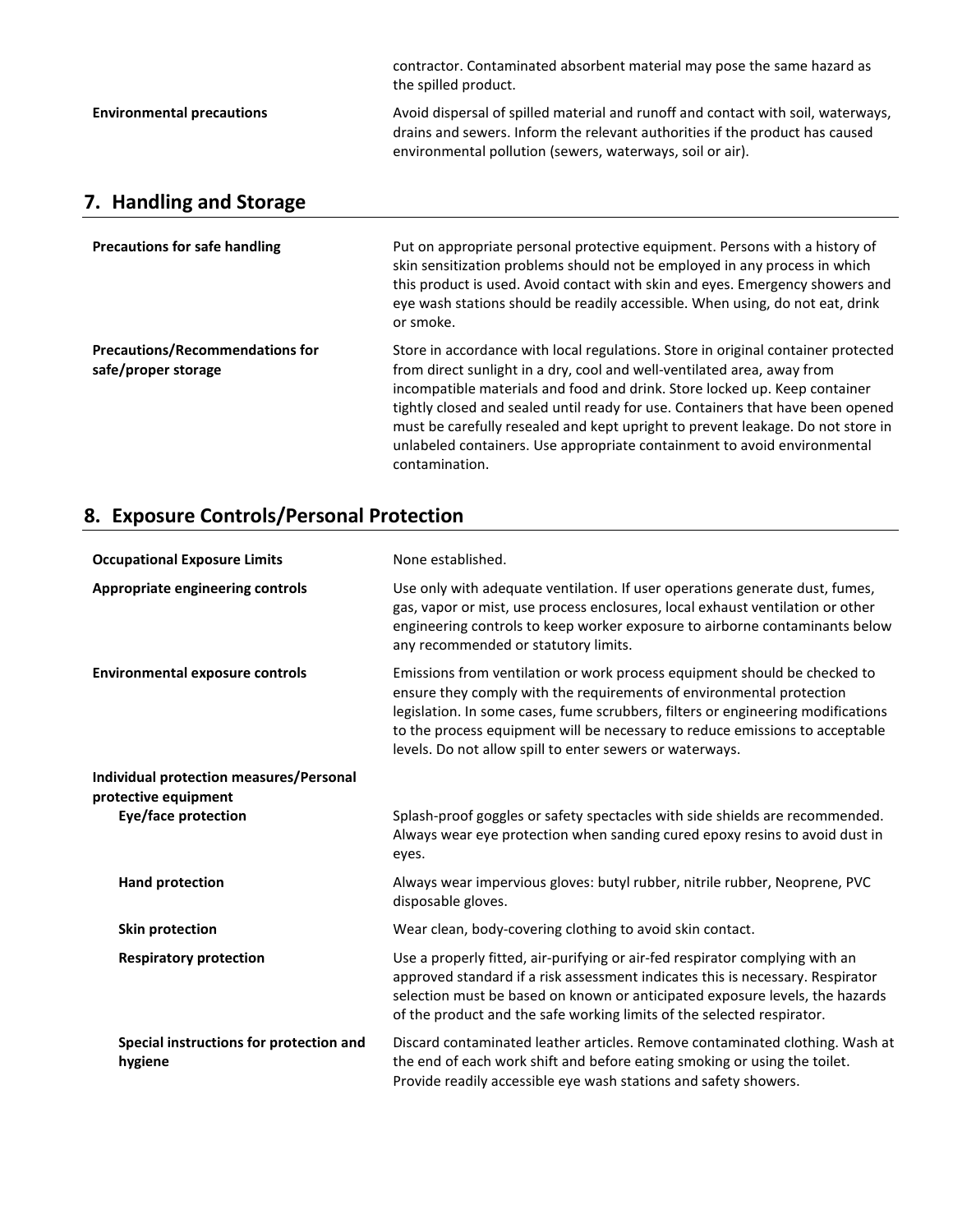| <b>Chemical family</b>                     | Amine curing agent   |
|--------------------------------------------|----------------------|
| <b>Appearance</b>                          | Clear liquid         |
| <b>Physical State</b>                      | Amine mixture        |
| Form                                       | Liquid               |
| Color                                      | Colorless            |
| Odor                                       | Ammoniacal           |
| <b>Density (Specific Gravity)</b>          | $0.9 - 1.0$          |
| <b>Viscosity</b>                           | 525 CPS @77°F (25°C) |
| рH                                         | N/A                  |
| <b>Melting point/freezing point</b>        | N/A                  |
| Initial boiling point and boiling range    | N/A                  |
| <b>Flash point</b>                         | N/A                  |
| <b>Evaporation rate</b>                    | Slower than ether    |
| <b>Flammability (solid, gas)</b>           | N/A                  |
| Upper/lower flammability limit (by volume) | N/A                  |
| <b>Material VOC</b>                        | None                 |
| Vapor density                              | Heavier than air     |
| <b>Relative density</b>                    | N/A                  |
| Solubility in water                        | Negligible           |
| Partition coefficient: n-octanol/water     | N/A                  |
| <b>Auto-ignition temperature</b>           | N/A                  |
| <b>Decomposition temperature</b>           | N/A                  |

## **10.Stability and Reactivity**

| Reactivity                                | None.                                                                                                                               |
|-------------------------------------------|-------------------------------------------------------------------------------------------------------------------------------------|
| <b>Chemical Stability</b>                 | Stable under normal conditions.                                                                                                     |
| <b>Possibility of hazardous reactions</b> | Under normal conditions of storage and use, hazardous reactions will not<br>occur.                                                  |
| <b>Conditions to avoid</b>                | Do not freeze. Avoid exposure to air, moisture, ignition sources and elevated<br>temperatures.                                      |
| Incompatible materials                    | Reactive or incompatible with the following materials:<br>Organic acids<br>Mineral acids<br>Sodium hypochlorite<br>Oxidizing agents |
| Hazardous decomposition products          | Carbon monoxide<br>Carbon dioxide<br>Nitrogen oxides                                                                                |
| <b>Other hazards</b>                      | None known.                                                                                                                         |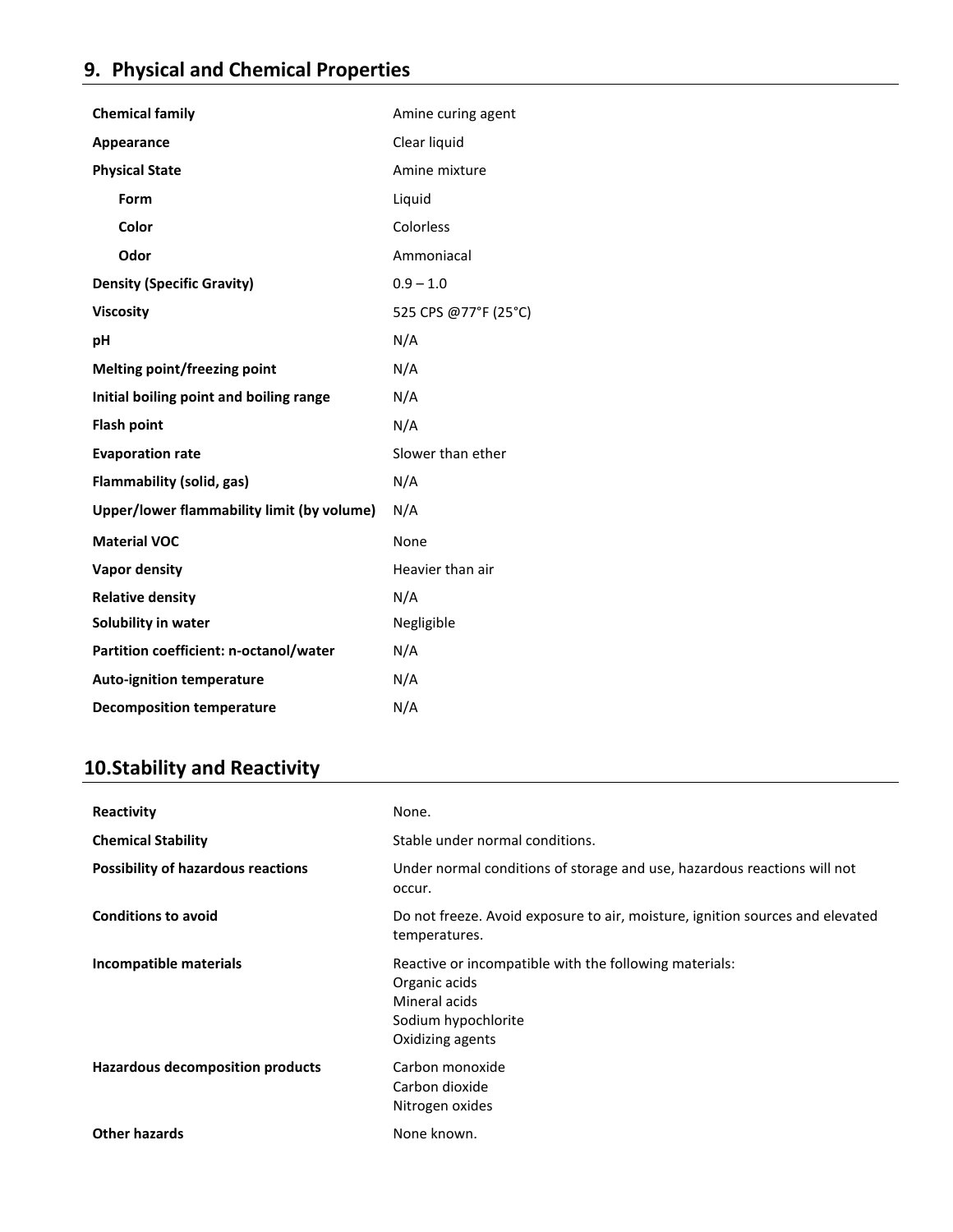## **11. Toxicological Information**

| Component                 | Result          | <b>Species</b> | <b>Dose</b>  | <b>Exposure</b>          |
|---------------------------|-----------------|----------------|--------------|--------------------------|
| Isophorone Diamine        | LD50 Oral       | Rat            | 1,030 mg/kg  | $\overline{\phantom{a}}$ |
|                           | LD50 Dermal     | Rat            | >2,000 mg/kg | $\overline{\phantom{a}}$ |
|                           | LC50 Inhalation | Rat            | $>5.01$ mg/l | 4 h                      |
| Nonyl Phenol              | LD50 Dermal     | Rabbit         | 2,031 mg/kg  | $\overline{\phantom{a}}$ |
|                           | LD50 Oral       | Rat            | 1,412 mg/kg  | $\overline{\phantom{a}}$ |
| Benzyl Alcohol            | LD50 Oral       | Rat            | 1,620 mg/kg  | $\overline{\phantom{a}}$ |
|                           | LC50 Inhalation | Rat            | >4,178 mg/kg | 4 h, aerosol             |
| 2-Methyl-1,5-             | LD50 Dermal     | Rabbit         | 1870 mg/kg   | $\overline{\phantom{a}}$ |
| pentamethylenediamine     | LD50 Oral       | Rat            | 1170 mg/kg   | $\overline{\phantom{a}}$ |
|                           | LC50 Inhalation | Rat            | 4.9 mg/l/1h  | $\overline{\phantom{a}}$ |
| Para-tertiary-butylphenol | LD50 Dermal     | Rabbit         | 2,520 mg/kg  | $\overline{\phantom{a}}$ |
|                           | LD50 Oral       | Rat            | 5,660 mg/kg  | $\overline{\phantom{a}}$ |
| 1,3-Benzenedimethanamine  | LD50 Dermal     | Rabbit         | 2,000 mg/kg  | $\overline{\phantom{a}}$ |
|                           | LD50 Oral       | Rat            | 930 mg/kg    | $\overline{\phantom{a}}$ |

**Acute Health Hazard (components)** No comprehensive data (ingestion, inhalation, dermal) on mixture (product).

**Irritation/Corrosion (components)** Classifies as corrosive per positive GHS calculation on additivity.

| Component                 | <b>Result</b>          | <b>Species</b> | <b>Test</b>                                   | <b>Exposure</b> |
|---------------------------|------------------------|----------------|-----------------------------------------------|-----------------|
| Isophorone Diamine        | Skin – Corrosive       | Rabbit         | OECD 404 Acute Dermal<br>Irritation/Corrosion | ٠               |
|                           | Eyes - Corrosive       | Rabbit         | OECD 405 Acute Eye<br>Irritation/Corrosion    |                 |
| Benzyl Alcohol            | $Eye - Irritant$       | Rabbit         | OECD 405 Acute Eye<br>Irritation/Corrosion    |                 |
| Para-tertiary-butylphenol | Irritation             |                | Skin                                          |                 |
|                           | Serious eye irritation |                | Eye                                           |                 |

| <b>Sensitization</b>                   | No data is available on the product itself. |
|----------------------------------------|---------------------------------------------|
| <b>Mutagenicity</b>                    | No data is available on the product itself. |
| Carcinogenicity                        | No data is available on the product itself. |
| <b>Reproductive Toxicity</b>           | No data is available on the product itself. |
| Teratogenicity                         | No data is available on the product itself. |
| Specific target organ toxicity (single | No data is available on the product itself. |

| exposure)                                     |            |                                             |                              |
|-----------------------------------------------|------------|---------------------------------------------|------------------------------|
| Component                                     | Category   | Route of exposure                           | <b>Target organs</b>         |
| 2-Methyl-1,5-<br>pentamethylenediamine        | Category 3 |                                             | Respiratory tract irritation |
| Specific target organ toxicity (repeated      |            | No data is available on the product itself. |                              |
| <u>exposur</u> e)<br><b>Aspiration hazard</b> |            | No data is available on the product itself. |                              |
| <b>Potential acute health effects</b>         |            |                                             |                              |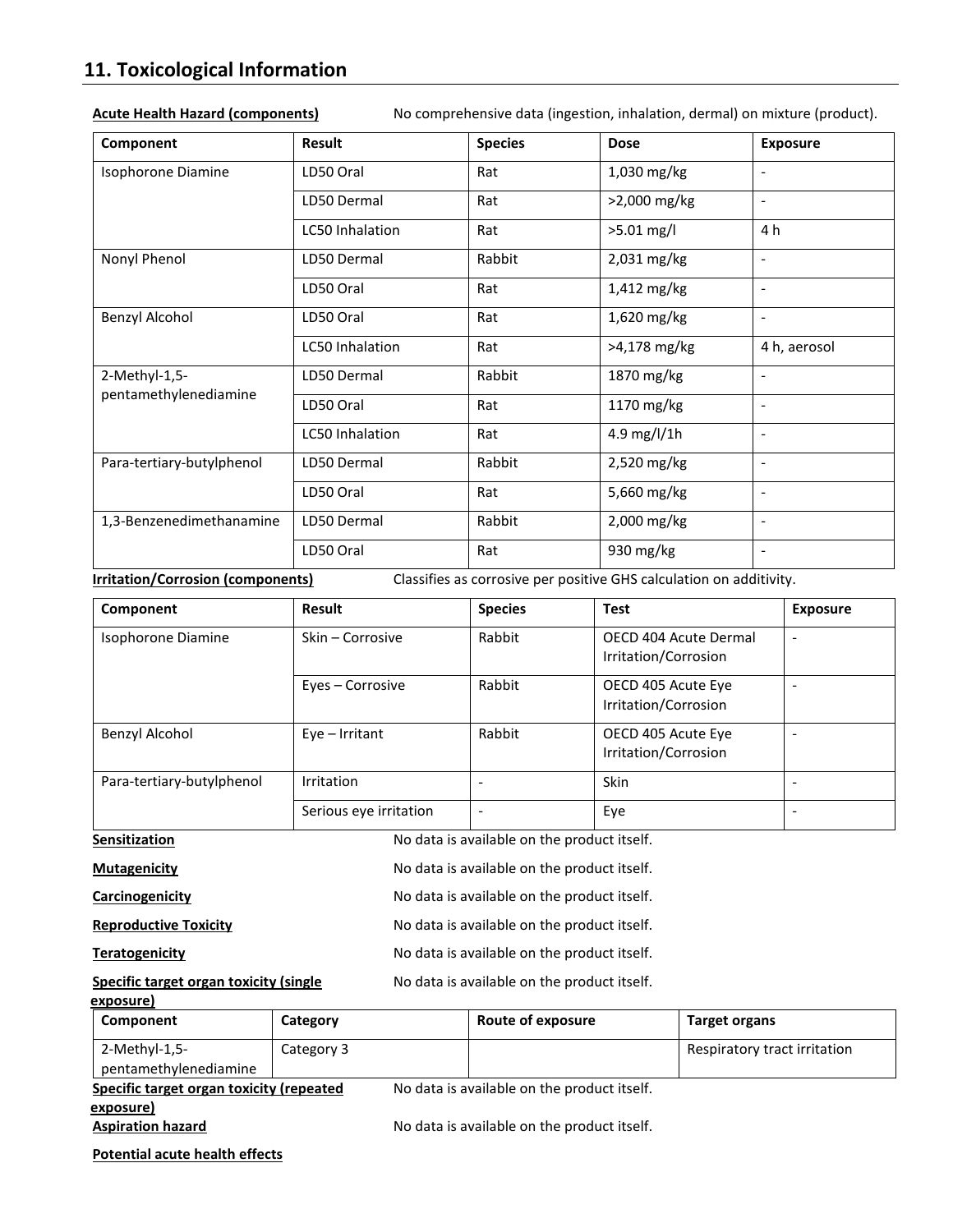| <b>Eye Contact</b>                                                                                                                        | Causes serious eye damage.                                                                                  |
|-------------------------------------------------------------------------------------------------------------------------------------------|-------------------------------------------------------------------------------------------------------------|
| <b>Inhalation</b>                                                                                                                         | May cause respiratory irritation.                                                                           |
| <b>Skin Contact</b>                                                                                                                       | Causes severe burns. Harmful in contact with skin. May cause an allergic skin<br>reaction.                  |
| Ingestion                                                                                                                                 | Harmful if swallowed. May cause burns to mouth, throat and stomach.                                         |
| Symptoms related to the physical, chemical                                                                                                |                                                                                                             |
| and toxicological characteristics<br><b>Eye Contact</b>                                                                                   | Adverse symptoms may include the following:<br>Pain or irritation<br>Watering<br>Redness                    |
| <b>Inhalation</b>                                                                                                                         | Adverse symptoms may include the following:<br>Respiratory tract irritation<br>Coughing                     |
| <b>Skin Contact</b>                                                                                                                       | Adverse symptoms may include the following:<br>Pain or irritation<br>Redness<br><b>Blistering may occur</b> |
| Ingestion                                                                                                                                 | Adverse symptoms may include the following:<br>Stomach pains                                                |
| Delayed and immediate effects and also<br>chronic effects from short and long term<br>exposure<br><b>Potential chronic health effects</b> | No data is available on the product itself.                                                                 |
| General                                                                                                                                   | Once sensitized, a severe allergic reaction may occur when subsequently<br>exposed to very low levels.      |
| Carcinogenicity                                                                                                                           | No known significant effects or critical hazards.                                                           |
| <b>Mutagenicity</b>                                                                                                                       | No known significant effects or critical hazards.                                                           |
| <b>Teratogenicity</b>                                                                                                                     | No known significant effects or critical hazards.                                                           |
| <b>Developmental effects</b>                                                                                                              | No known significant effects or critical hazards.                                                           |
| <b>Fertility effects</b>                                                                                                                  | No known significant effects or critical hazards.                                                           |
| <b>Numerical measures of toxicity</b>                                                                                                     |                                                                                                             |

### **Acute toxicity estimates (ATEmix)**

| Route               | <b>ATE value</b> |
|---------------------|------------------|
| Oral                | 1614.6 mg/kg     |
| Dermal              | 3194.6 mg/kg     |
| Inhalation (vapors) | 13.75 mg/l       |

## **12. Ecological Information**

**Ecotoxicity Example 20 III Allegate Constrainers** No data is available on the product itself.

| Component          | Endpoint   | <b>Exposure</b> | <b>Species</b> | <b>Result</b>      |
|--------------------|------------|-----------------|----------------|--------------------|
| Isophorone Diamine | Acute LC50 | 96 h            | Fish           | $110 \text{ mg/l}$ |
|                    | Acute EC50 | 48 h            | Daphnia magna  | $23 \text{ mg/l}$  |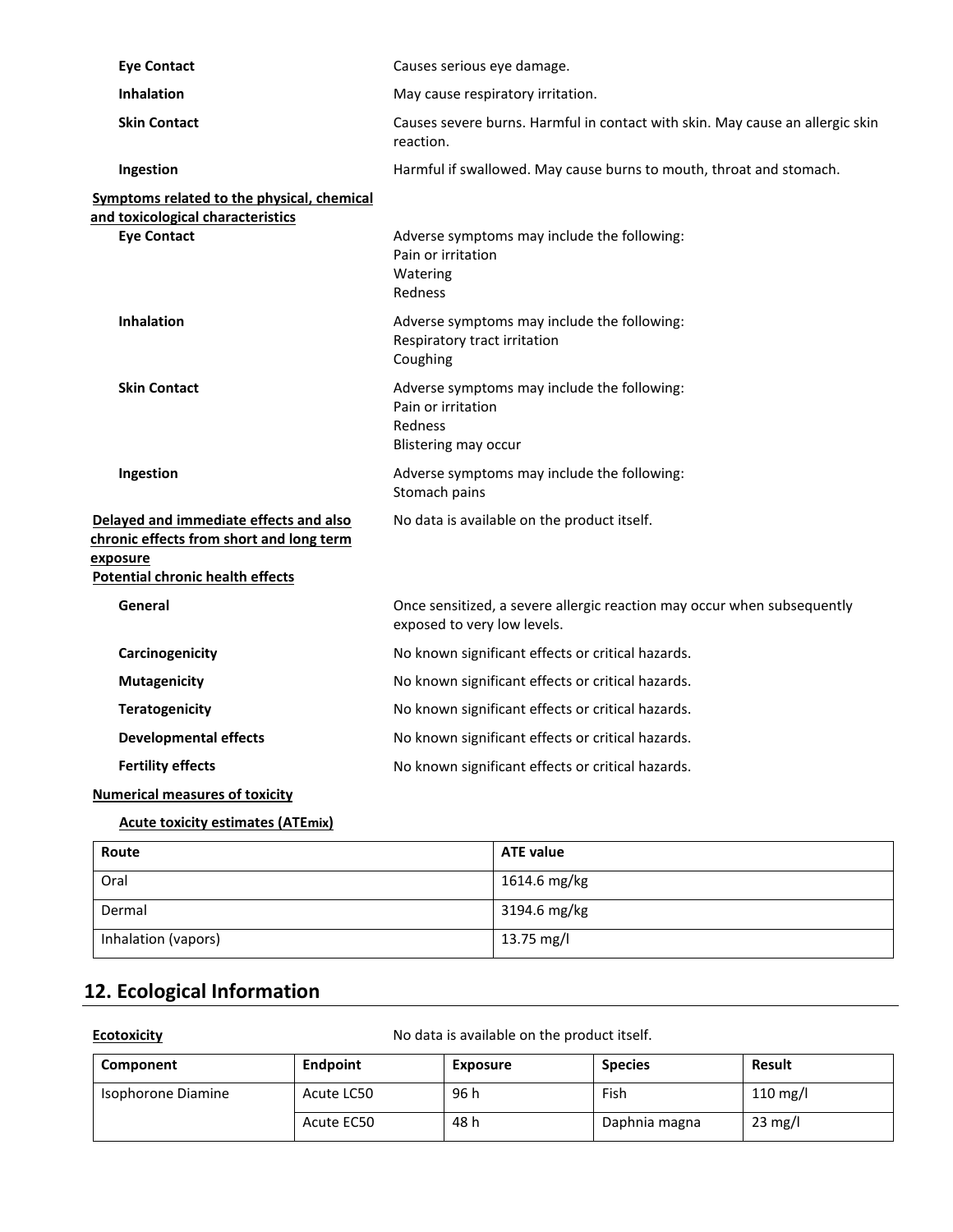|                           | Acute EC50               | 72 h                     | Scenedesmus<br>subspicatus | $>50$ mg/l        |
|---------------------------|--------------------------|--------------------------|----------------------------|-------------------|
| Nonyl Phenol              | Acute EC50               | 3 h Static               | <b>Bacteria</b>            | 950 mg/l          |
|                           | Acute EC50               | 48 h Static              | Daphnia                    | $0.085$ mg/l      |
|                           | Acute LC50               | 96 h Static              | Fish                       | $0.05$ mg/l       |
| Benzyl Alcohol            | Acute LC50               | 96 h                     | Fish                       | 460 mg/l          |
|                           | Acute EC50               | 48 h                     | Invertebrates              | 230 mg/l          |
|                           | Chronic NOEC             | 21d                      | Invertebrates              | $51 \text{ mg/l}$ |
|                           | Acute EC50               | 72 h                     | Algae                      | 770 mg/l          |
|                           | Chronic NOEC             | 72 h                     | Algae                      | 310 mg/l          |
| 2-Methyl-1,5-             | Acute EC50               | 72 h                     | Algae                      | $>100$ mg/l       |
| pentamethylenediamine     | Acute EC50               | 48 h                     | Daphnia                    | 19.8 mg/l         |
|                           | $\overline{\phantom{a}}$ | $\overline{\phantom{a}}$ | <b>Fish</b>                | 1825 mg/l         |
| Para-tertiary-butylphenol | <b>LC50</b>              | 96 h                     | Fish                       | $5.14$ mg/l       |
|                           | <b>EC50</b>              | 48 h                     | Daphnia magna              | 4.8 mg/l          |
| 1,3-Benzenedimethanamine  | <b>LC50 OECD 203</b>     | 96 h                     | Fish                       | 87.6 mg/l         |
|                           | <b>EC50 OECD 202</b>     | 48 h                     | Daphnia magna              | 15.2 mg/l         |
|                           | NOEC OECD 211            | 21 <sub>d</sub>          | Daphnia magna              | 4.7 mg/l          |

**Persistence and degradability** No data is available on the product itself.

| Component                | Test                                   | Period  | <b>Result</b>         |
|--------------------------|----------------------------------------|---------|-----------------------|
| Nonyl Phenol             | OECD 301B Ready Biodegradability - CO2 | 35 davs | 48.2%                 |
|                          | <b>Evolution Test</b>                  |         |                       |
| Benzyl Alcohol           |                                        |         | Readily biodegradable |
| 1,3-Benzenedimethanamine | OECD 301B                              | 28 d    | 49%                   |

**Bioaccumulative Potential** No data is available on the product itself.

| Component                 | LogPow | <b>BCF</b>             | <b>Potential</b> |
|---------------------------|--------|------------------------|------------------|
| Nonyl Phenol              | 5.4    | 740                    | High             |
| Benzyl Alcohol            | 1.05   | 1.37 (calculated)      | -                |
| Para-tertiary-butylphenol | 3.31   |                        |                  |
| 1,3-Benzenedimethanamine  |        | 3.16 l/kg (calculated) |                  |

**Mobility in Soil** No data is available on the product itself.

**Soil/water partition coefficient (KOC)** No data is available on the product itself.

## No known significant effects or critical hazards.

### **13. Disposal Considerations**

**Waste from residues/ unused products** The generation of waste should be avoided or minimized wherever possible. Disposal of this product, solutions and any by-products should at all times comply with the requirements of environmental protection and waste disposal legislation and any regional local authority requirements. Product should not be allowed to enter drains, water courses or the soil; dispose of this material and its containers in a safe way. Contact supplier if guidance is required.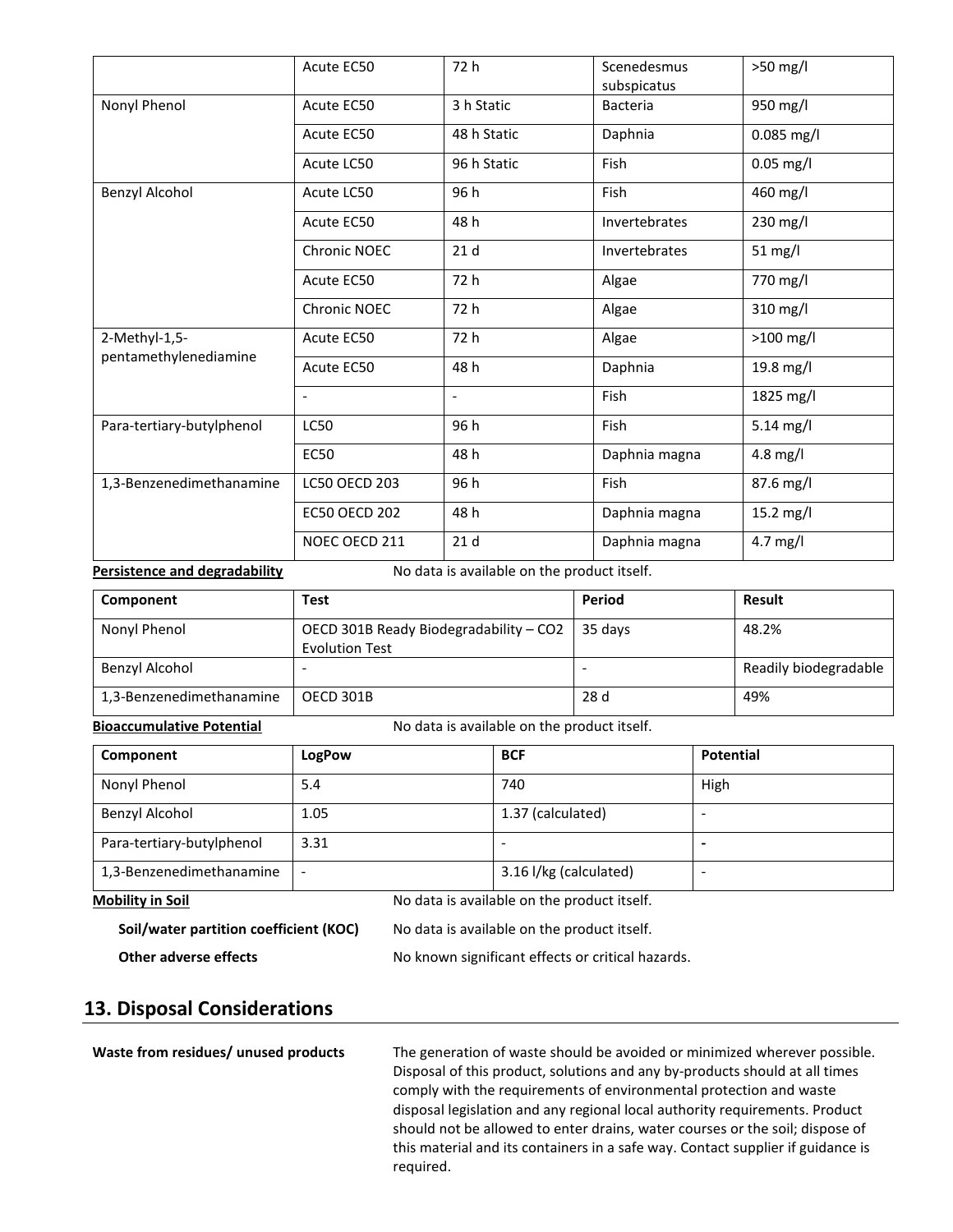### **14.Transport Information**

The data provided in this section is for information only and may not be specific to your package size or mode of transport. You will need to apply the appropriate regulations to properly classify your shipment for transportation.

### **International Transport Regulations**

| Regulatory<br>information            | UN/NA number  | <b>Proper Shipping Name</b>                                                                                                                                                                                      | Classes/*PG | <b>Additional</b><br><b>Information</b> |
|--------------------------------------|---------------|------------------------------------------------------------------------------------------------------------------------------------------------------------------------------------------------------------------|-------------|-----------------------------------------|
| <b>DOT</b>                           | <b>UN2735</b> | Amines, liquid, corrosive, n.o.s.<br>(Isophorone diamine, para-tert-<br>butylphenol)                                                                                                                             | Class 8 III | Marine pollutant                        |
| <b>TDG</b>                           | <b>UN2735</b> | Amines, liquid, corrosive, n.o.s.<br>(Isophorone diamine, para-tert-<br>butylphenol)                                                                                                                             | Class 8 III | Marine pollutant                        |
| IMO/IMDG                             | <b>UN2735</b> | Amines, liquid, corrosive, n.o.s.<br>(Isophorone diamine, para-tert-<br>butylphenol)                                                                                                                             | Class 8 III | Marine pollutant                        |
| <b>IATA</b>                          | <b>UN2735</b> | Amines, liquid, corrosive, n.o.s.<br>(Isophorone diamine, para-tert-<br>butylphenol)                                                                                                                             | Class 8 III |                                         |
| *PG: Packing group                   |               |                                                                                                                                                                                                                  |             |                                         |
| <b>Special precautions for user:</b> |               | Transport within user's premises: always transport in closed containers that are<br>upright and secure. Ensure that persons transporting the product know what to<br>do in the event of an accident or spillage. |             |                                         |

### **15. Regulatory Information**

### **UNITED STATES**

| <b>U.S. Federal Regulations</b>                              | United States - TSCA 12(b) - Chemical export notification: None Required.<br>United States - TSCA 5(a)2 - Final significant new use rules: Not Listed.<br>United States - TSCA 5(a)2 - Proposed significant new use rules: Not Listed.<br>United States - TSCA 5(e) - Substance consent order: Not listed. |   |                                     |                        |                             |                       |
|--------------------------------------------------------------|------------------------------------------------------------------------------------------------------------------------------------------------------------------------------------------------------------------------------------------------------------------------------------------------------------|---|-------------------------------------|------------------------|-----------------------------|-----------------------|
| Clean Air Act - Ozone Depleting<br><b>Substances (ODS)</b>   | This product does not contain nor is it manufactured with ozone depleting<br>substances.                                                                                                                                                                                                                   |   |                                     |                        |                             |                       |
| <b>Clean Air Act Section 112(b) Hazardous</b>                | <b>Product Name</b>                                                                                                                                                                                                                                                                                        |   |                                     | <b>Concentration %</b> |                             |                       |
| <b>Air Pollutants (HAPs)</b>                                 | Phenol                                                                                                                                                                                                                                                                                                     |   |                                     | $0 - 1%$               |                             |                       |
| Pennsylvania – RTK                                           | Phenol, 4-tert-Butylphenol                                                                                                                                                                                                                                                                                 |   |                                     |                        |                             |                       |
| California Prop. 65                                          | This product does not contain any chemicals known to the state of California to<br>cause cancer, birth defects or any other harm.                                                                                                                                                                          |   |                                     |                        |                             |                       |
| <b>EPA SARA 302 Extremely Hazardous</b><br><b>Substances</b> | None required.                                                                                                                                                                                                                                                                                             |   |                                     |                        |                             |                       |
| EPA SARA 302/304/311/312 Hazardous<br><b>Chemicals</b>       | Acute Health Hazard, Chronic Health Hazard                                                                                                                                                                                                                                                                 |   |                                     |                        |                             |                       |
| <b>SARA 313</b>                                              | <b>Product Name</b>                                                                                                                                                                                                                                                                                        |   | <b>Concentration %</b>              |                        |                             |                       |
| Form $R$ – Reporting requirements                            | Phenol                                                                                                                                                                                                                                                                                                     |   |                                     | $0 - 1%$               |                             |                       |
| <b>CERCLA Hazardous substances</b>                           | Component                                                                                                                                                                                                                                                                                                  | % | <b>Section 304</b><br><b>CERCLA</b> |                        | <b>CERCLA</b><br>Reportable | Product<br>Reportable |